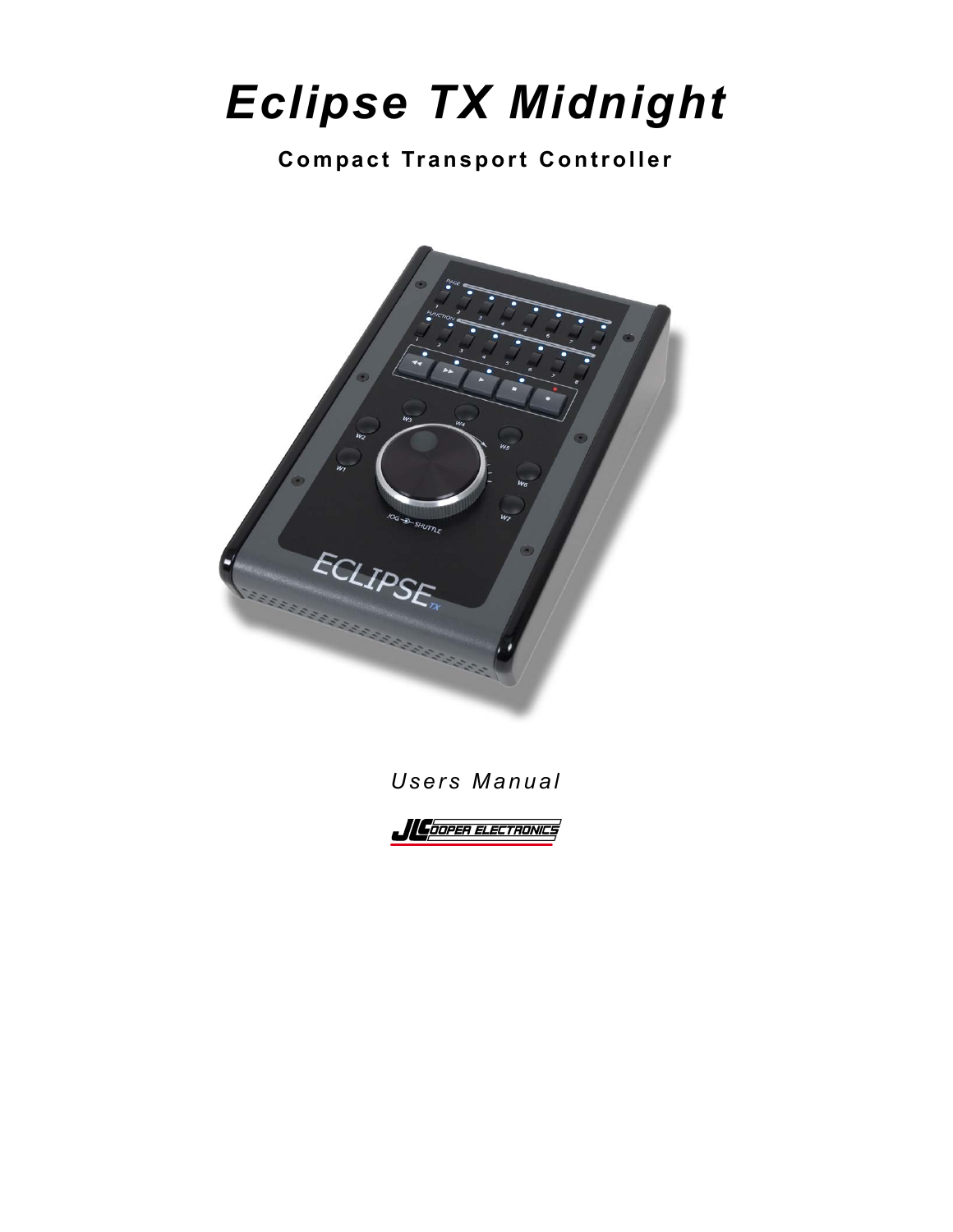*Eclipse TX Midnight is a trademark of JLCooper Electronics. All other brand names are the property of their respective owners.* 

*Eclipse TX Midnight User's Manual, First Edition Part Number 932109* 

 *2009 JLCooper Electronics, 142 Arena Street, El Segundo, CA 90245 USA*   $\bullet$  (310) 322-9990  $\bullet$  (310) 335-0110  $\bullet$  www.jlcooper.com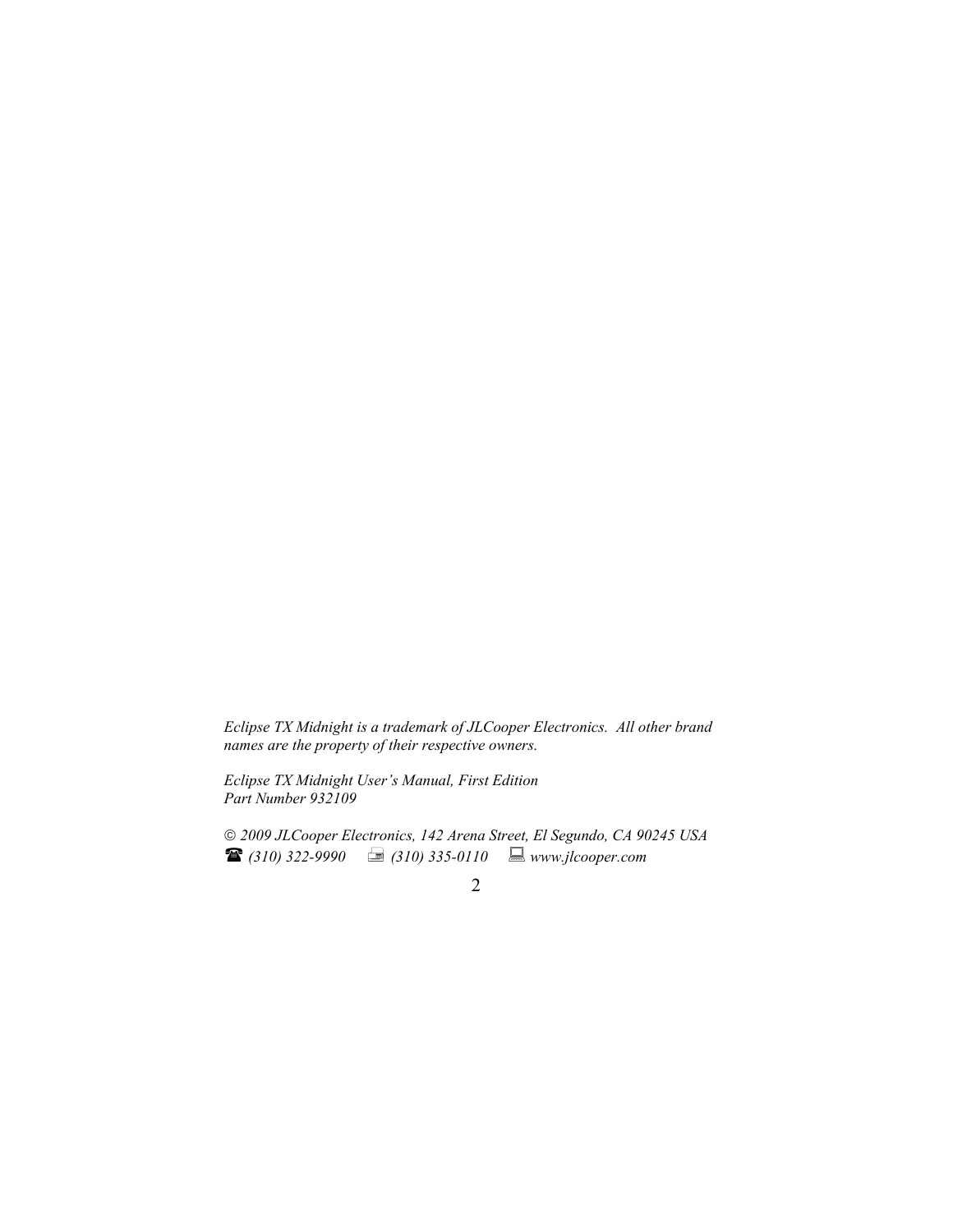# Table of Contents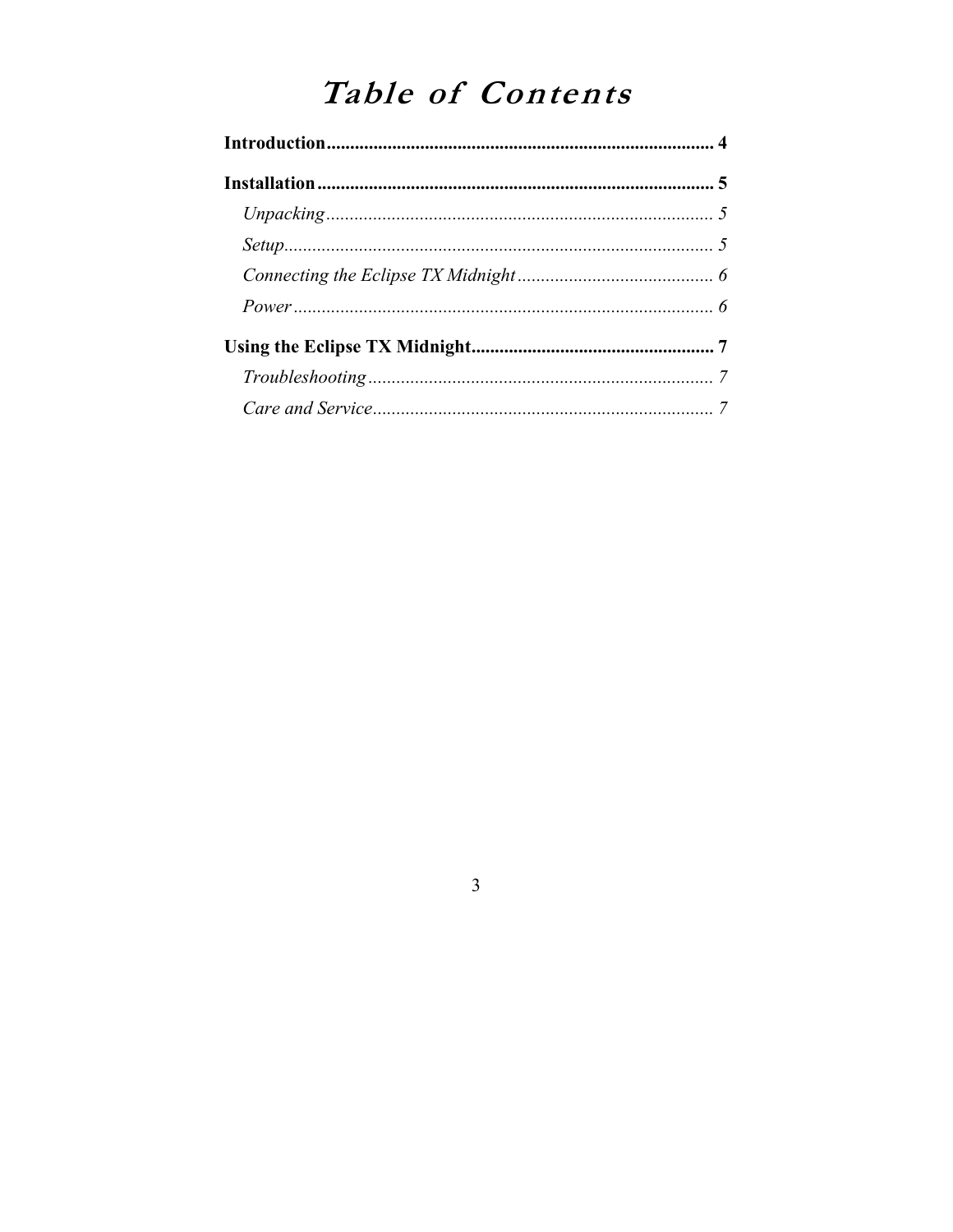## <span id="page-3-0"></span>**Introduction**

The Eclipse TX Midnight is a tactile control surface intended for video editing applications such as Apple Color and Final Cut Studio.

The Eclipse TX Midnight is intended to operate with the Eclipse SX Midnight to add transport control to the unit. The Eclipse TX Midnight adds the following enhancements to the Eclipse SX Midnight:

- Jog / Shuttle control with LED indicators
- Transport buttons with LED indicators
- Sixteen Function and Page buttons with LED indicators
- Seven miscellaneous buttons around the Jog/Shuttle wheel

The unit connects to a master unit such as the Eclipse SX Midnight via a four pin expander cable. The expander cable carries data and power to and from the Eclipse TX Midnight.

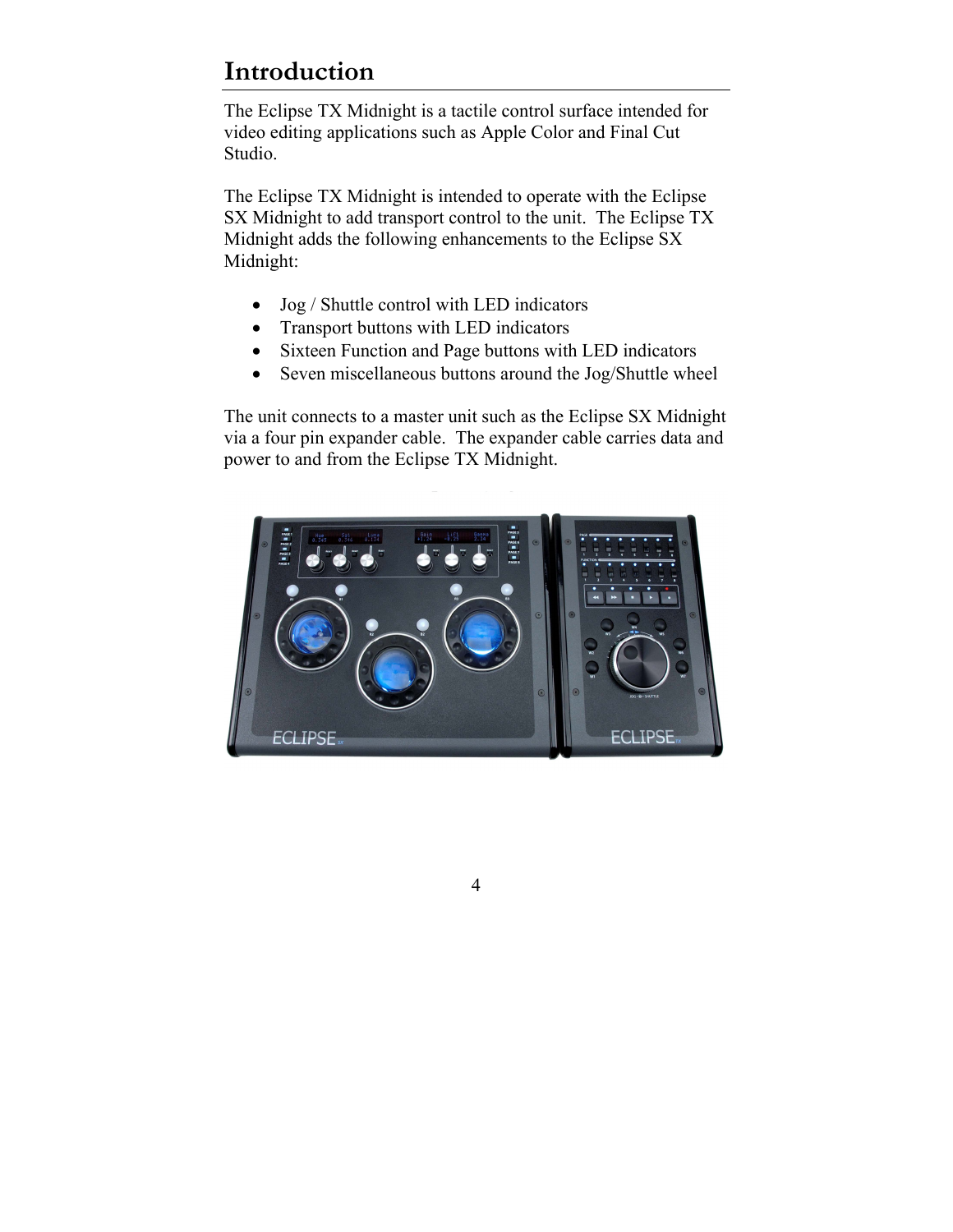### <span id="page-4-0"></span>**Installation**

#### **Unpacking**

When you receive your Eclipse TX Midnight, you should receive the following items:

- Eclipse TX Midnight
- This Users Manual

Please take a moment to register your product at:

[http://www.jlcooper.com](http://www.jlcooper.com/)

This will allow us to notify you of important updates and changes to software or features.

#### **Setup**

The compact design of the Eclipse TX Midnight makes it easy to locate wherever you need it. The Eclipse TX Midnight must be setup up in a location that does not experience vibration, excessive humidity, dust or temperature extremes.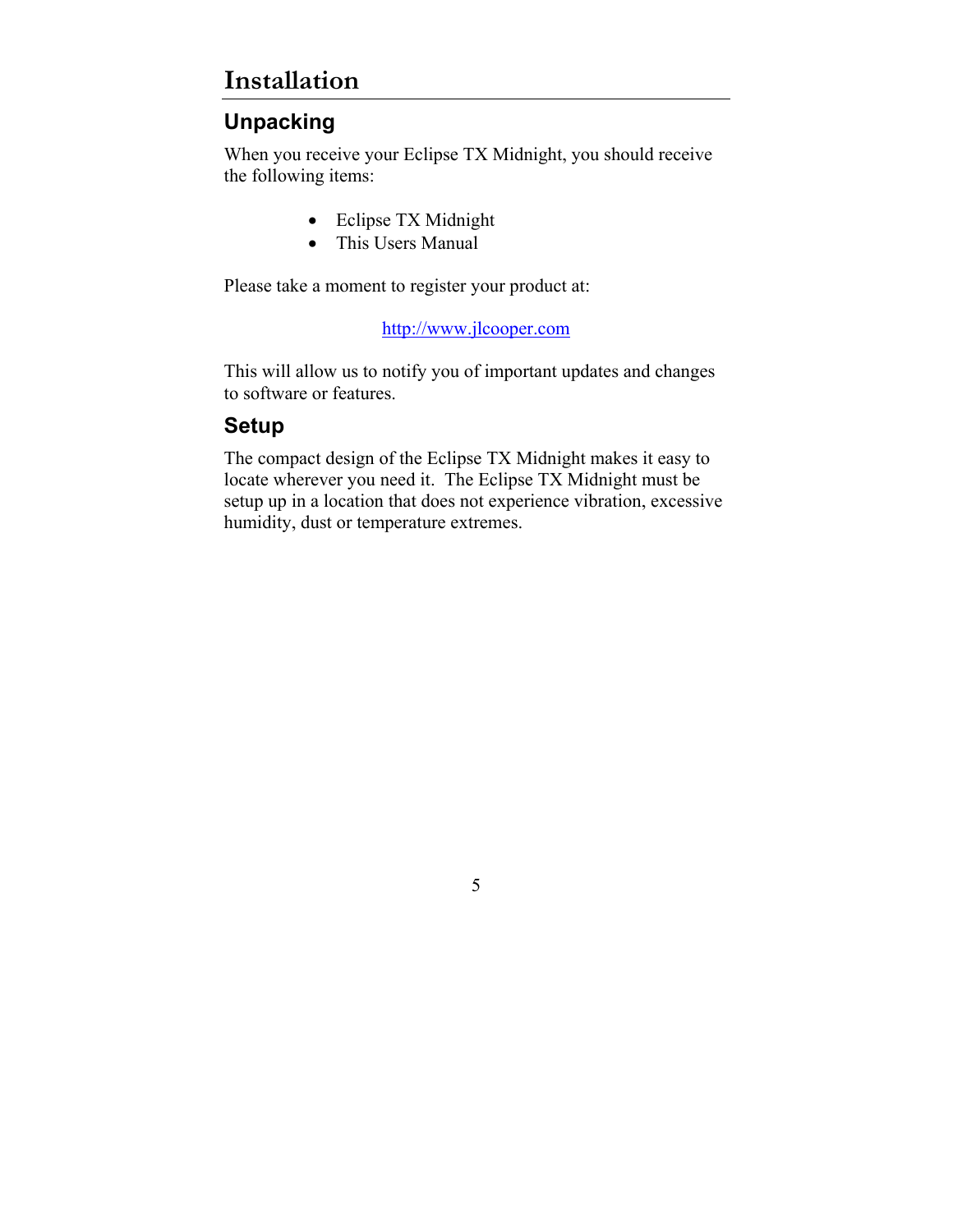#### <span id="page-5-0"></span>**Connecting the Eclipse TX Midnight**

The Eclipse TX Midnight connects directly to a master unit with a four pin expander cable. Simply connect one end of the cable to the Eclipse TX Midnight and the other end to a master unit such as the Eclipse SX Midnight.

#### **Power**

Normally, the Eclipse TX Midnight receives its power from the power connector from the rear panel and the power switch switches the power to the unit.

When the Eclipse TX Midnight is connected to a master unit such as an Eclipse SX Midnight, the Eclipse TX Midnight receives its power from the master unit via the modular expander cable. In this case, do not use the power connector or power switch on the rear of the Eclipse TX Midnight. Instead, use the power connector and power switch on the rear of the master unit.

*Note: If the Eclipse TX Midnight is connected to a master unit such as the Eclipse SX Midnight, DO NOT use the power connector or power switch on the Eclipse TX Midnight.* 



Power switch and power connector are not functional when Eclipse TX Midnight is connected to a master unit

Use this power switch and power connector when Eclipse TX Midnight is connected to a master unit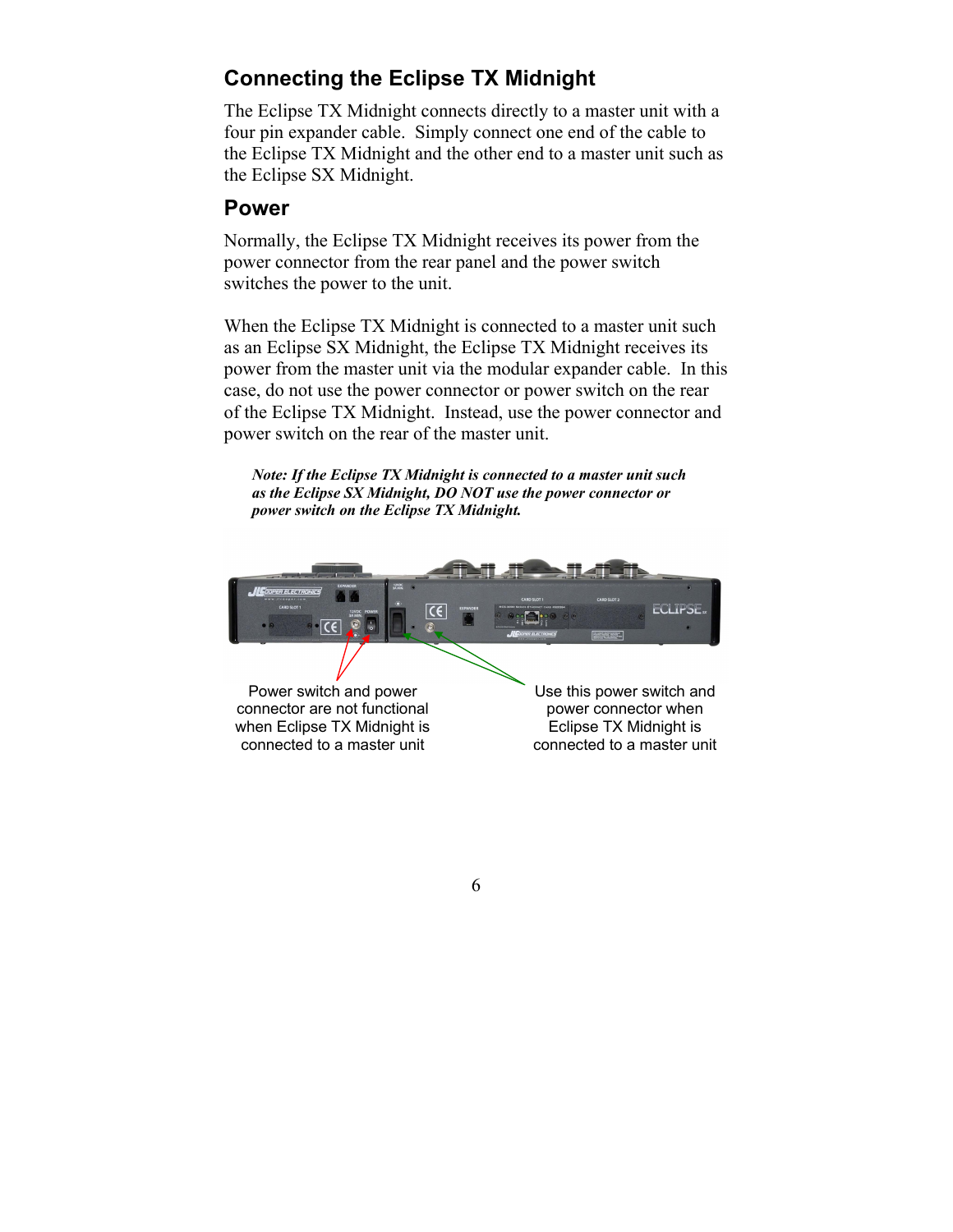# <span id="page-6-0"></span>**Using the Eclipse TX Midnight**

Refer to the user documentation of your host application for details on how to use the Eclipse TX Midnight with your application.

#### **Troubleshooting**

If for some reason the Eclipse TX Midnight does not give you the expected results, take a moment to do some investigating. The most important concept is that you have your Eclipse TX Midnight connected properly as outlined in *Installation and Use*. Take a moment to double check your setup.

A common problem is forgetting to turn the power switch on or turning the unit on after the software application has launched.

In addition, the JLCooper website ([www.jlcooper.com\)](http://www.jlcooper.com/) will contain current information on drivers, applications and troubleshooting.

#### **Care and Service**

If properly cared for, your Eclipse TX Midnight should provide years of troublefree performance. While the Eclipse TX Midnight is built in a rugged enclosure, please avoid dropping the Eclipse TX Midnight.

Clean with a soft, damp cloth. Do not allow liquids, dust or other foreign matter to get inside the unit.

There are no user-serviceable parts in the Eclipse TX Midnight. Please refer to the JLCooper Electronics Limited Factory Warranty on the following page for detailed warranty and service information.